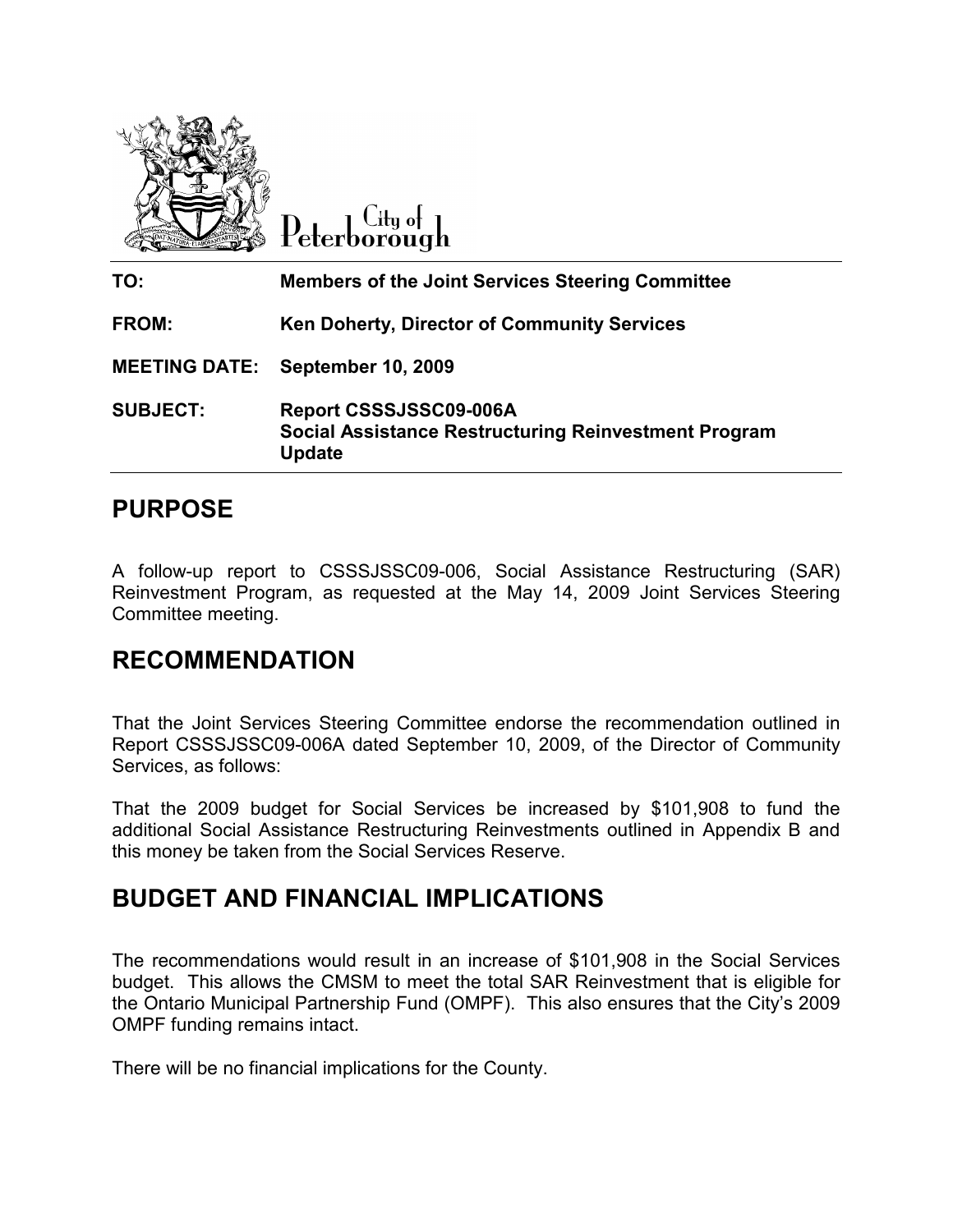# BACKGROUND

On February 3, 2009, correspondence was received from the Ministry of Community and Social Services (MCSS) outlining the new protocols for SAR Municipal Savings and Reinvestment Protocols for 2008/09. The Ministry clearly states in the February 2009 memo, "The province expects these savings to be reinvested to help maintain local programs and continue to build community infrastructure for families and children in need." The letter also states "after 2009, municipalities are expected to reinvest at least 90% of the available SAR funds within the calendar year". The Ministry will monitor reinvestment strategies and expenditures through in-year and year-end reports. Based on the first five months of actual savings reports, the estimated 2009 savings that will be expected to be reinvested is approximately \$800,000.

The provincial SAR Reinvestment objectives are:

- To help prevent and reduce the depth of child poverty;
- To promote attachment to the labour market; and
- To reduce overlap and duplication of government programs.

SAR reinvestment is expected to:

- Enhance programs and benefits geared to low income families with children; and
- Create new programs or enhance existing programs, rather than replacing or offsetting current program spending

By not reinvesting to the full savings level, this CMSM will not fully meet Ministry expectations. Staff is expected to account to the province, beginning May 2009, for under-utilization of the reinvestment and to develop an action plan to ensure maximum reinvestment. While regional staff of the Ministry of Community and Social Services have acknowledged that they cannot compel municipalities to reinvest in the way in which they have recommended, there is still some concern that failure to do so may result in a negative impact on the working relationship between this CMSM and the Ministry. The greater impact of this option is likely the negative view citizens and community groups would have of this position.

As reported by the Ministry of Finance (MOF) and the Ministry of Municipal Affairs and Housing (MMAH), programs funded with SAR savings are eligible for OMPF funding, up to a maximum reinvestment amount as set by the Ministry of Finance. The maximum is based on the level of the Municipal National Child Benefit (NCB) reinvestment from 2006; any investment between this amount and the actual savings will be 100% municipally funded. For this CMSM, the total maximum amount that is eligible is \$523,846, with the City's portion of this total being \$434,792 and the County's portion being \$89,054.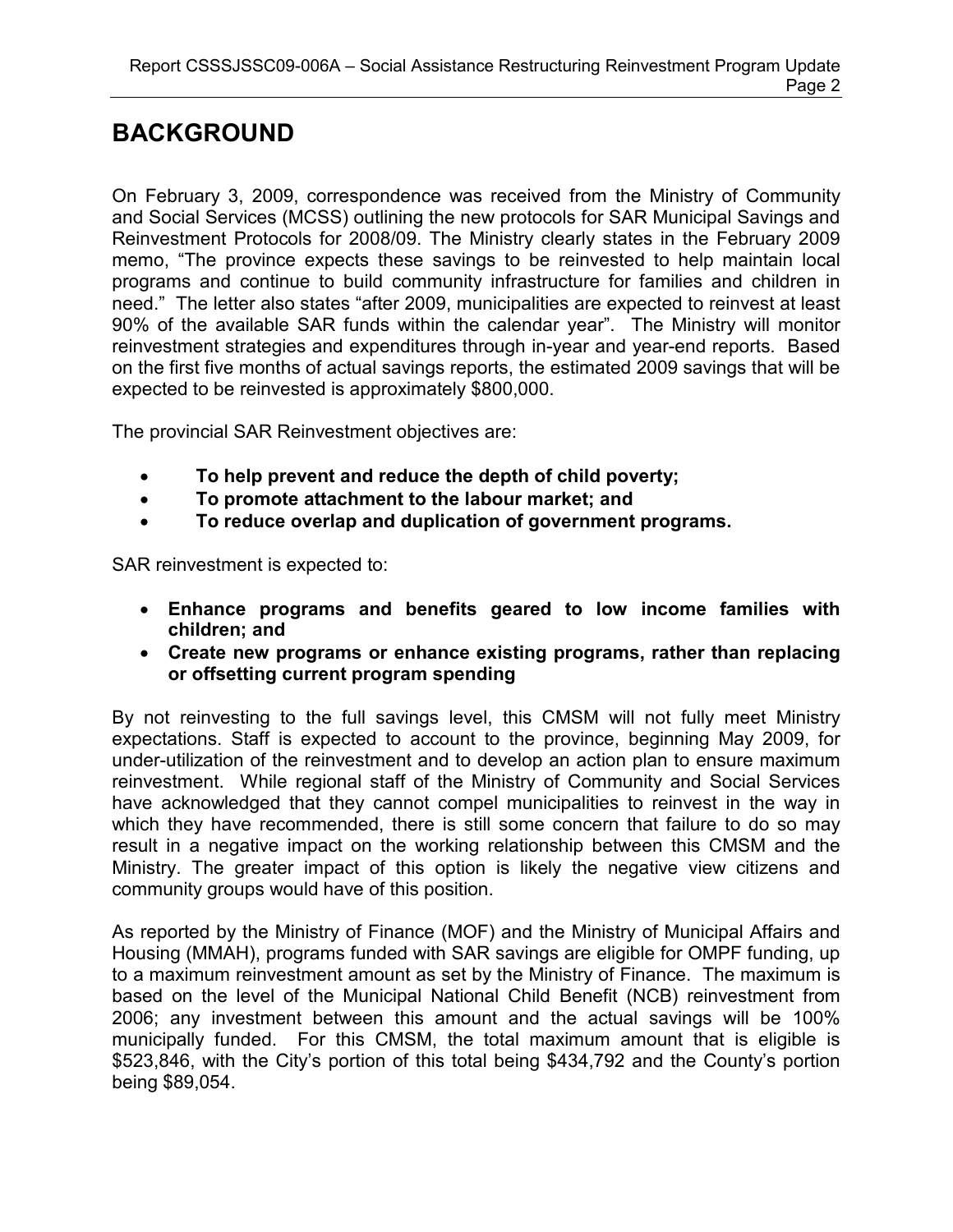At the Joint Services Steering Committee Meeting of May 14, 2009, Report CSSSJSSC09-006 – Social Assistance Restructuring Reinvestment Program was presented. The report was referred back to staff to further investigate the budget for eligible expenditures and review new OMPF information that had just been received at the City at the time the report was presented to the Joint Services Committee.

The Ministry of Finance issued a document that provides the details for the 2009 OMPF Funding. The City's 2009 preliminary funding and budget figure of \$5,634,900 was found to include the City's portion of the \$523,846 reinvestment. If reinvestment to this level is not done, OMPF funding to the City will decrease by the same amount. There are no financial implications for the County since the County is not eligible for OMPF funding.

Staff has further reviewed the 2009 budget and other programs and initiatives were found that meet the objectives of the SAR Reinvestment Program. The list of eligible programs is in Appendix A. Appendix B outlines the new programs recommended by staff to meet our recommendation of reinvesting \$523,846, totalling \$101,908 of new investment. The City would fund the new programs in order to achieve the City's share of the reinvestment program, resulting in an increase in the Social Services budget for the City by \$101,908, and no reduction in the City's OMPF Revenue budget. No further investment is required by the County.

By approving the recommended items listed in Appendix B, emergency assistance and supports to low income families in the City and County would be enhanced during this time when there are increasing demands for services due to the current economic situation. No ongoing financial commitments to this program beyond 2009 have been made.

If the recommended items listed in Appendix B are not approved, the City's 2009 OMPF funding amount would be reduced at the time of reconciliation by \$112,099 (made up of \$101,908 in new programs and \$10,191 of administrative spending that could be claimed under the SAR Reinvestment rules). There would be no financial implications to the County.

Submitted by,

Ken Doherty **Linda Mitchelson** Director of Community Services Social Services Division Head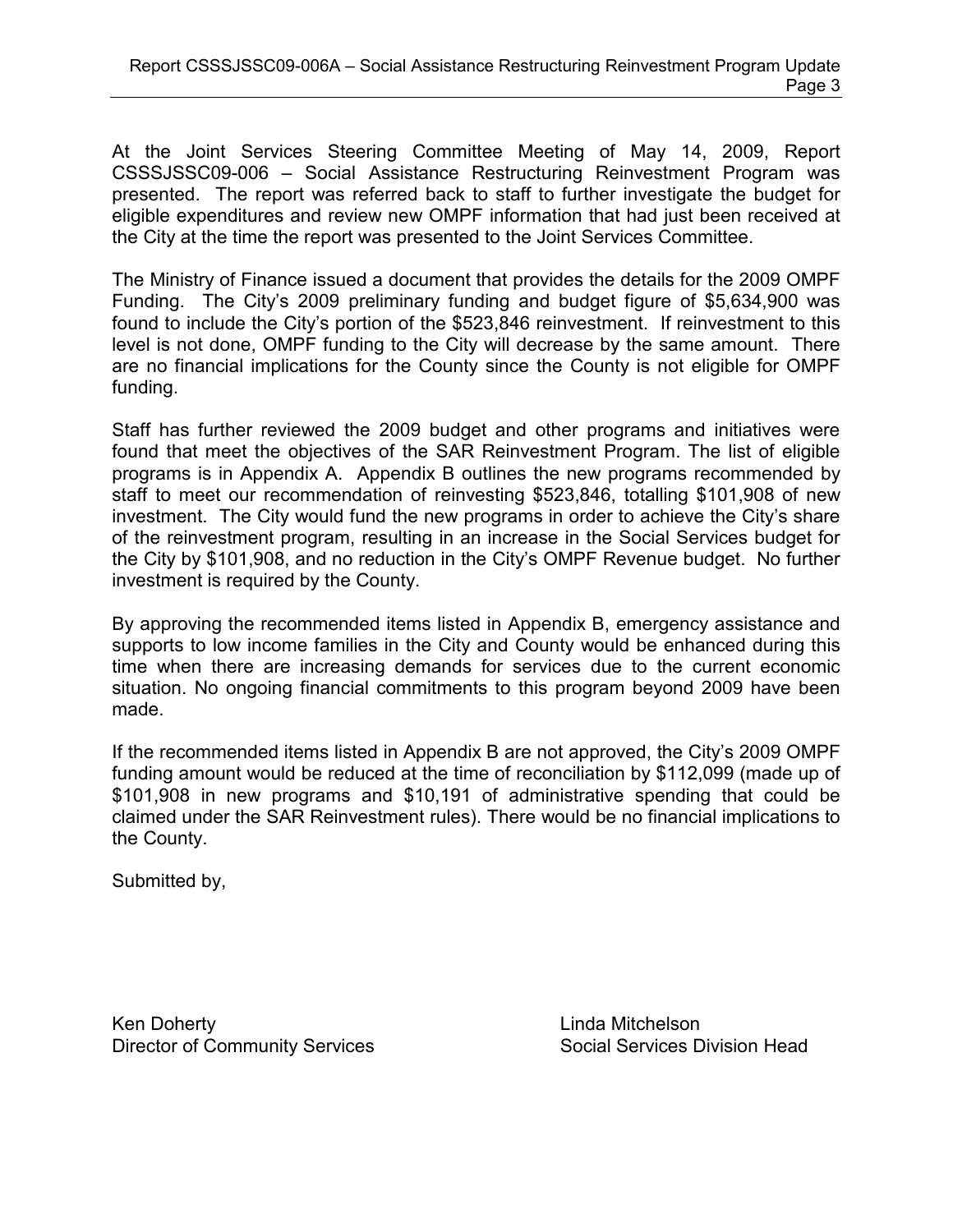Contact Name: Carolyn Hagg Corporate Financial Analyst Phone – 742-7771 Ext. 1691 Fax - 876-4610 E-Mail – chagg@peterborough.ca

Attachments: Appendix A – 2009 Recommended SAR Reinvestment Strategy Appendix B – New Programs and City Contribution for 2009 to Complete the Proposed SAR Reinvestment Program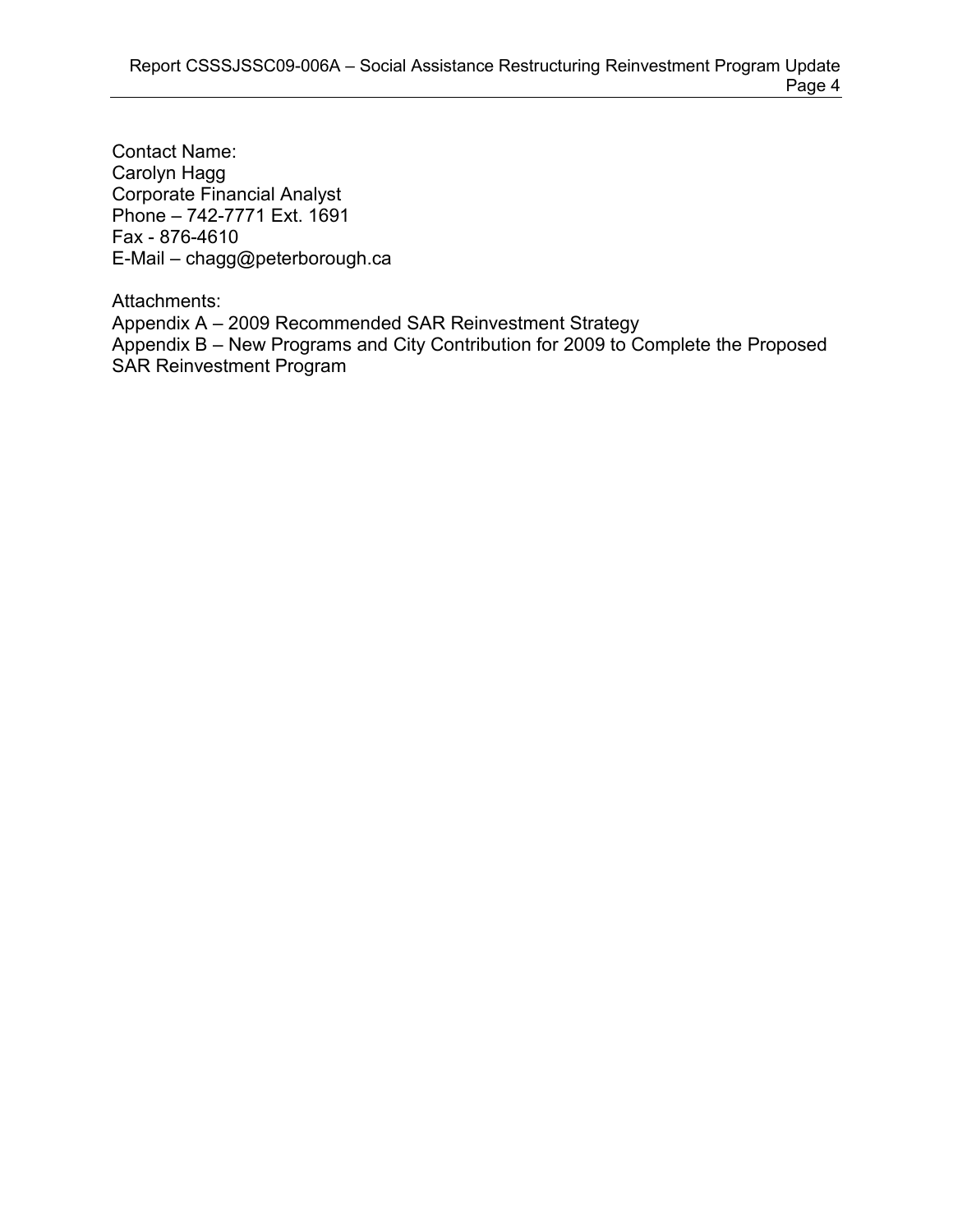| <b>Qualifying Items Already</b><br>Included in 2009 Budget                                      | <b>Total</b>        | City<br><b>Contribution</b> | County<br><b>Contribution</b> |
|-------------------------------------------------------------------------------------------------|---------------------|-----------------------------|-------------------------------|
| Learning Earning and Parenting<br>Program (LEAP) - Municipal Portion                            | \$24,000            | \$19,680                    | \$4,320                       |
| <b>Recreation Subsidies</b>                                                                     | \$36,681            | \$36,681                    | 0                             |
| <b>Housing Division Social Worker</b>                                                           | \$60,000            | \$28,620                    | \$31,380                      |
| 100% Municipal Contribution to<br><b>Employment Services Budget (over</b><br>Ministry Envelope) | \$74,322            | \$60,944                    | \$13,378                      |
| <b>Community Social Plan</b>                                                                    | \$40,000            | \$20,000                    | \$20,000                      |
| <b>Community Grants</b>                                                                         | \$48,150            | \$48,150                    | 0                             |
| Junior Park Program                                                                             | \$10,681            | \$10,681                    | 0                             |
| Teen Get Real Program                                                                           | \$46,602            | \$46,602                    | 0                             |
| Portion of County Contribution to<br>PCCHU Food Programs                                        | \$37,000            | \$18,500                    | \$18,500                      |
| Mayor's Committee on Poverty                                                                    | \$3,500             | \$3,500                     | 0                             |
| <b>Subtotal</b>                                                                                 | \$380,936           | \$293,358                   | \$87,578                      |
| 10% of Reinvestment to Offset<br><b>Administrative Costs</b>                                    | $\star$<br>\$48,283 | $\ast$<br>\$39,526          | \$8,757                       |
| <b>Total</b>                                                                                    | \$429,219           | \$332,884                   | \$96,335                      |
| Maximum OMPF Eligibility                                                                        | \$523,846           | \$434,792                   | $***$<br>\$89,054             |
| <b>Funding Required Over Budget</b>                                                             | \$94,627            | \$101,908                   | (\$7,281)                     |

#### APPENDIX A - 2009 Recommended SAR Reinvestment Strategy

\* This is the total amount of administrative costs that can be claimed to meet the recommended reinvestment, which would include the approval of \$101,908 of new program spending. Administrative costs are already included in the budget. If the additional spending is not approved, the City's portion of administrative costs that could be claimed would be \$29,335.

\*\* Although the County is not eligible for OMPF funding, this is considered their share of the CMSM's contribution to the program. Maximum OMPF Eligibility figures are taken from the City of Peterborough's 2009 Ontario Municipal Partnership Fund Social Program Costs Report.